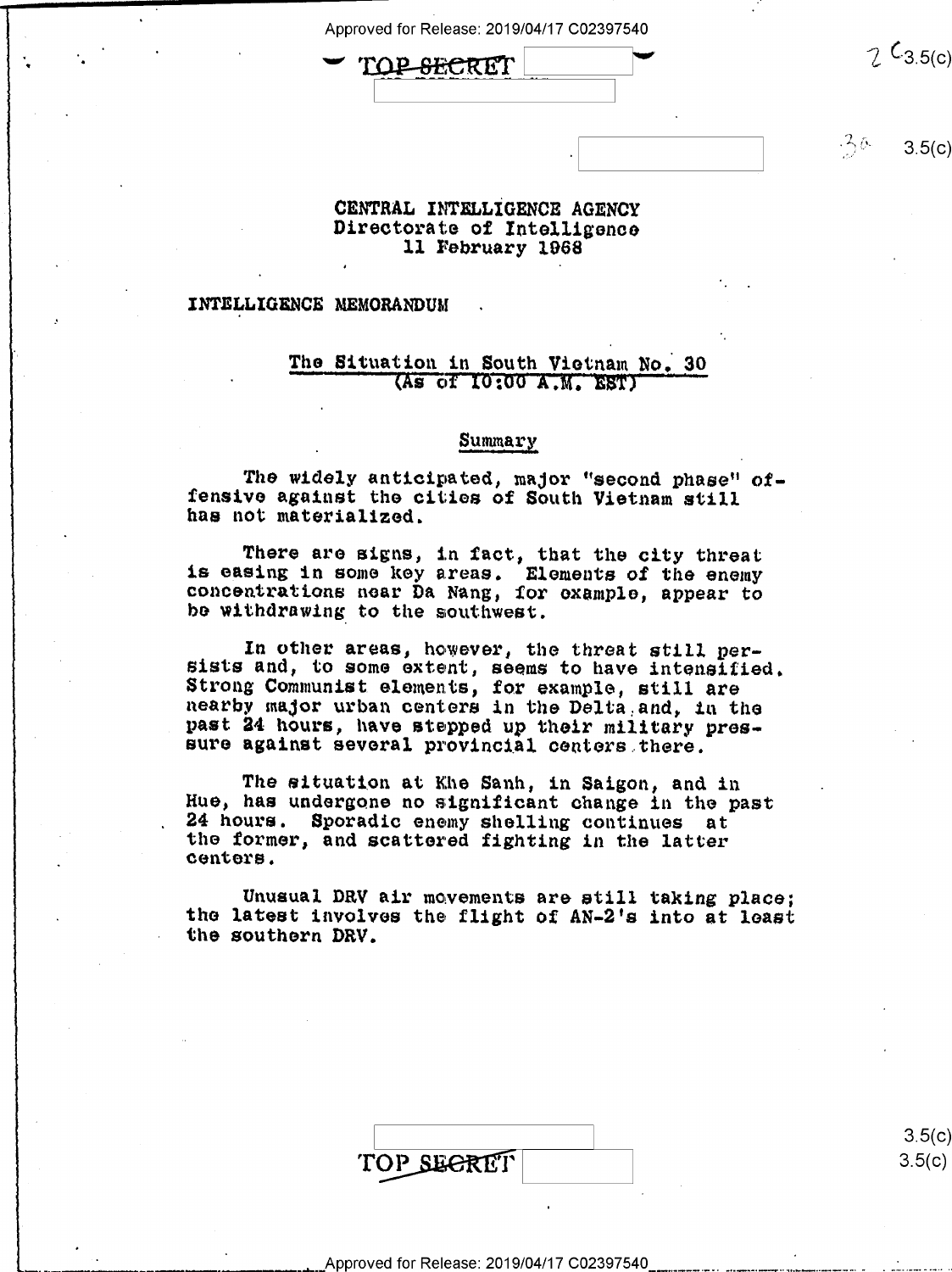TOP SICRET

## I Corps

1. Khe Sanh came under heavy mortar and rocket attack around noon on.l1 February. By 1:00 P.M., the enemy shelling had become sporadio. However,  $\epsilon$ another C-130 transport aircraft was hit on-ll February and the airfield was again briefly closed. US Marine losses as a result of the shelling were three killed and seven wounded.

2. Late reports indicate that the sporadic enemy shelling at Khe Sanh on the 10th totalled some 125 rounds of mortar and rocket fire. Eight Marines were wounded.

3. Elsewhere in the DMZ area, major enemy aotion was limited to a few rocket rounds on Quang Tri City, but damage was light.

4. Allied military positions and Vietnamese urban centers in the DMZ sector can probably expect continued Communist mortar, artillery, and rocket<br>attacks.

attacks. <u>Decement of large quantities of heavy caliber</u><br>the shipment of large quantities of heavy Caliber ammunition--up to 152-mm.--just north of the DMZ within the past week. The North Vietnamese are apnarantly using trucks to move the ammunition.

5. In Hue, newly reinforced South Vietnamese troops continued their efforts to dislodge enemy forces from the Citadel area. The Communists still held the Imperial Palace and a portion along the Citadel's southwest wall as well as a section im-<br>modiately east of the Citadel on the lith. Snipers mediately east of the Citadel on the llth. are reportedly prevalent throughout the city--even south of the Perfume River where US Marines had gained control earlier.

6. Aside from the stiff enemy resistance, widespread looting has also apparently become a major problem in Hue. Police are reportedly among the looters. . . : , \_

 $-2-$ 

TOP SECRET

 $3.5(c)$ 

 $3.5(c)$ 

3.3(h)(2)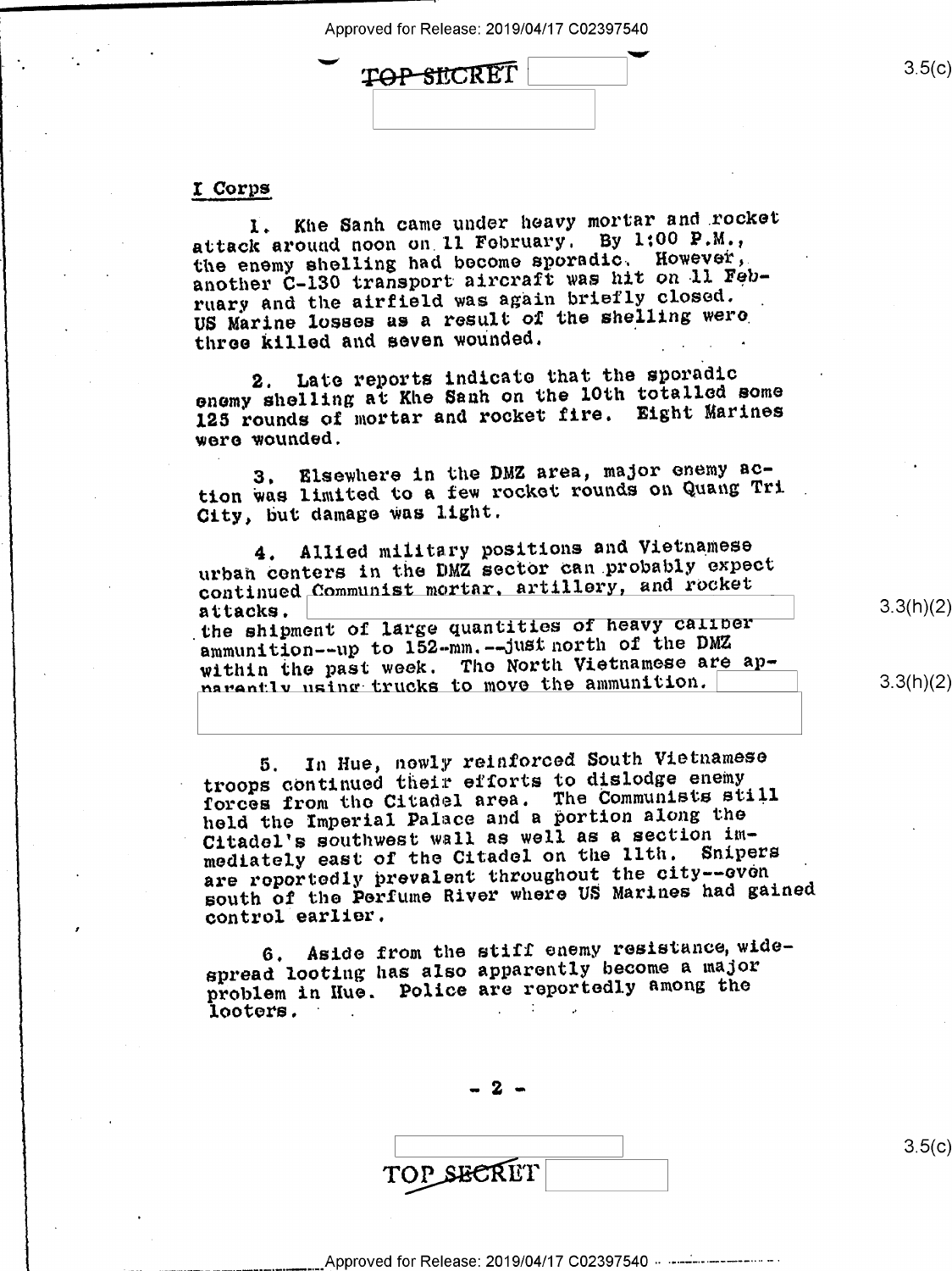'\*"

TOP-SECRET

7. The enemy continues active along Route <sup>l</sup> between Hue and Danang. During the night of 10-ll February, Communist gunners twice shelled the Phu Loo district town area with rockets and mortars. The 4th NVA Regiment, which had overrun Phu Loo ten days ago, is believed still in this area and may be conducting an interdiction campaign against the important Route I transportation artery.

8. It appears that Communist pressure on Danaug may be subsiding. Some sharp encounters south of the city in recent days have reportedly exacted significant casualties from elements oi the 2nd North Vietnamese Division, 3lst NVA Regiment,and local units, These actions may have disrupted Communist preparations for attacks in the Danang area and forced an enemy withdrawal to the southwest.

l0. Although there is a general expectation of renewed Communist offensive activity in most areas of I Corps, some urban centers seem to be returning to a semblance of normality. Some commercial establishments and market centers were open on the 9th and 10th in Quang Tri, Danang, and Hoi An. Civilian traffic filled the streets of these cities.

ll. Rumors that the firmness of the US commitment to Vietnam is decreasing seem to have died down, at least in military and government circles in Danang, according to an American observer on the scene. However, some political party leaders and civilians continue to be skeptical oi US views regarding a coalition government in Saigon. Overall, the observer reports the allied mood in Danang is optimistic.

12. [:::::::::::::]in Quang Tri city however indicates that, rumors concerning US-Communist complicity in the recent attacks are gaining momentum, there. Some people in the city apparently claim that



 $3.5(c)$ 

3.3(h)(2)

3.3(h)(2)

 $3.5(c)$ 

Approved for Release: 2019/04/17 C02397540 ...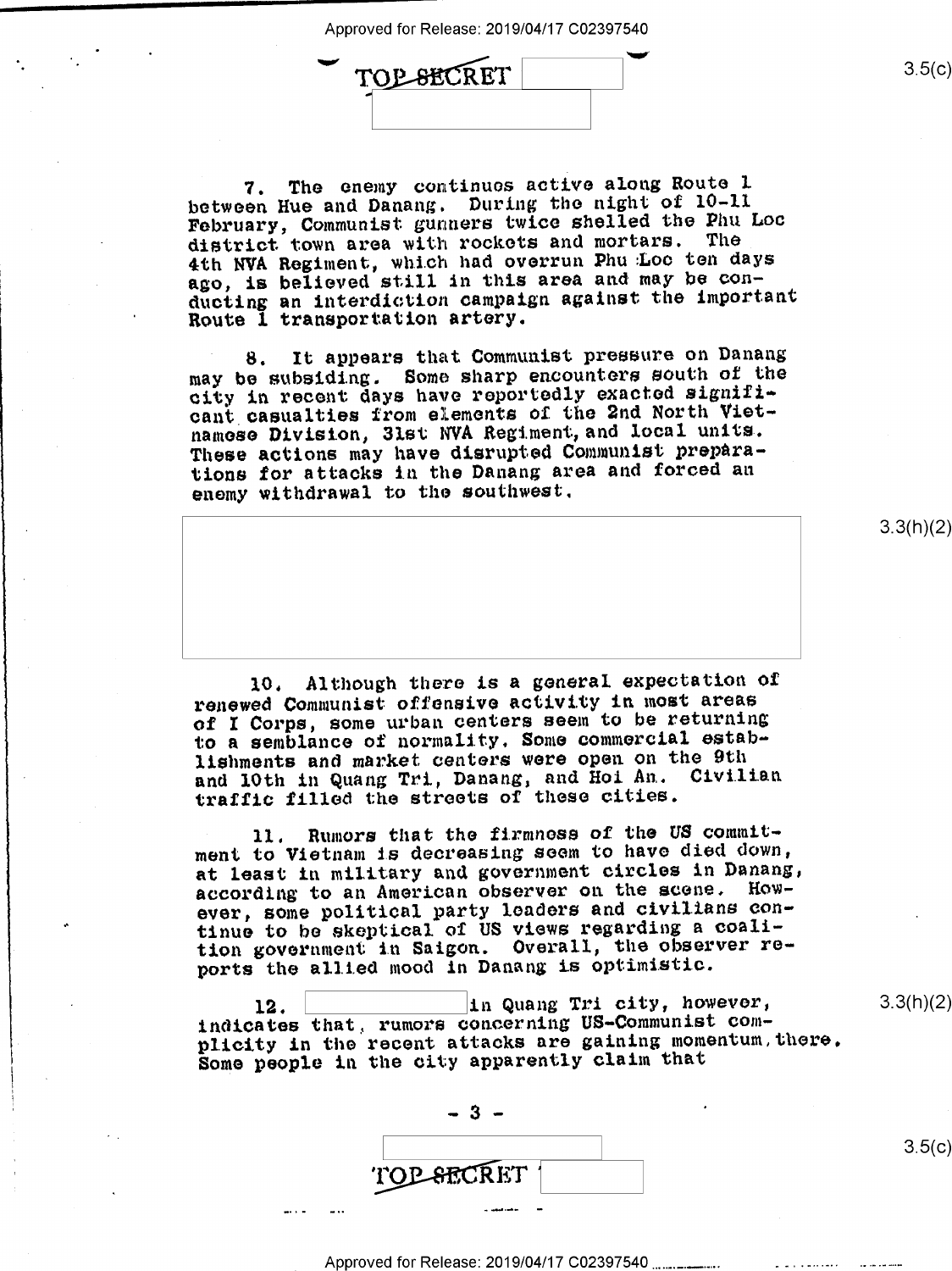$\Gamma$   $\Omega$   $\rightarrow$   $\Gamma$   $\sim$   $3.5(c)$ 

American reaction forces were deliberately slow in' arriving to defend the city.

#### II Corps

13. There has been no major change in the situa-<br>tion throughout this area, according to field reports.

14. An enemy company reportedly still controls a hamlet in the outskirts of'woatern Da Lat city.

## Saigon and III Corps

15. No major new Communist attacks were reported<br>in the Saigon area during the night of 10-11 Feb-<br>ruary. Moreover, with the exception of an enemy am-<br>bush of a small US Army convoy near Tay Ninh City, the<br>eleven provinces

16. Sporadic small-scale fire fights were again<br>reported in Cholon, as ARVN rangers and Marines con-<br>tinued to press their clearing efforts against stub-<br>bornly resisting pockets of enemy snipers and sappers.<br>Allied air an

17. An updated report of the 122-mm. rocket at-<br>tack against Bien Hoa airbase on the night of 10<br>February indicates that one American was killed and<br>60 wounded. In addition, seven US aircraft were<br>destroyed and 16 damaged.

18. Preliminary interrogation of a field com-<br>mander and political officer from the Viet Cong 165 "A"<br>Regiment, which participated in the recent attacks on<br>Saigon, has revealed additional information on enemy<br>plans and dep

19. According to the prisoners, the main mission<br>of their two-company strike force was to seize and<br>hold Saigon-Cholon's Chi Hoa prison, regardless of the<br>cost. They were absolutely forbidden to retreat and<br>were told they

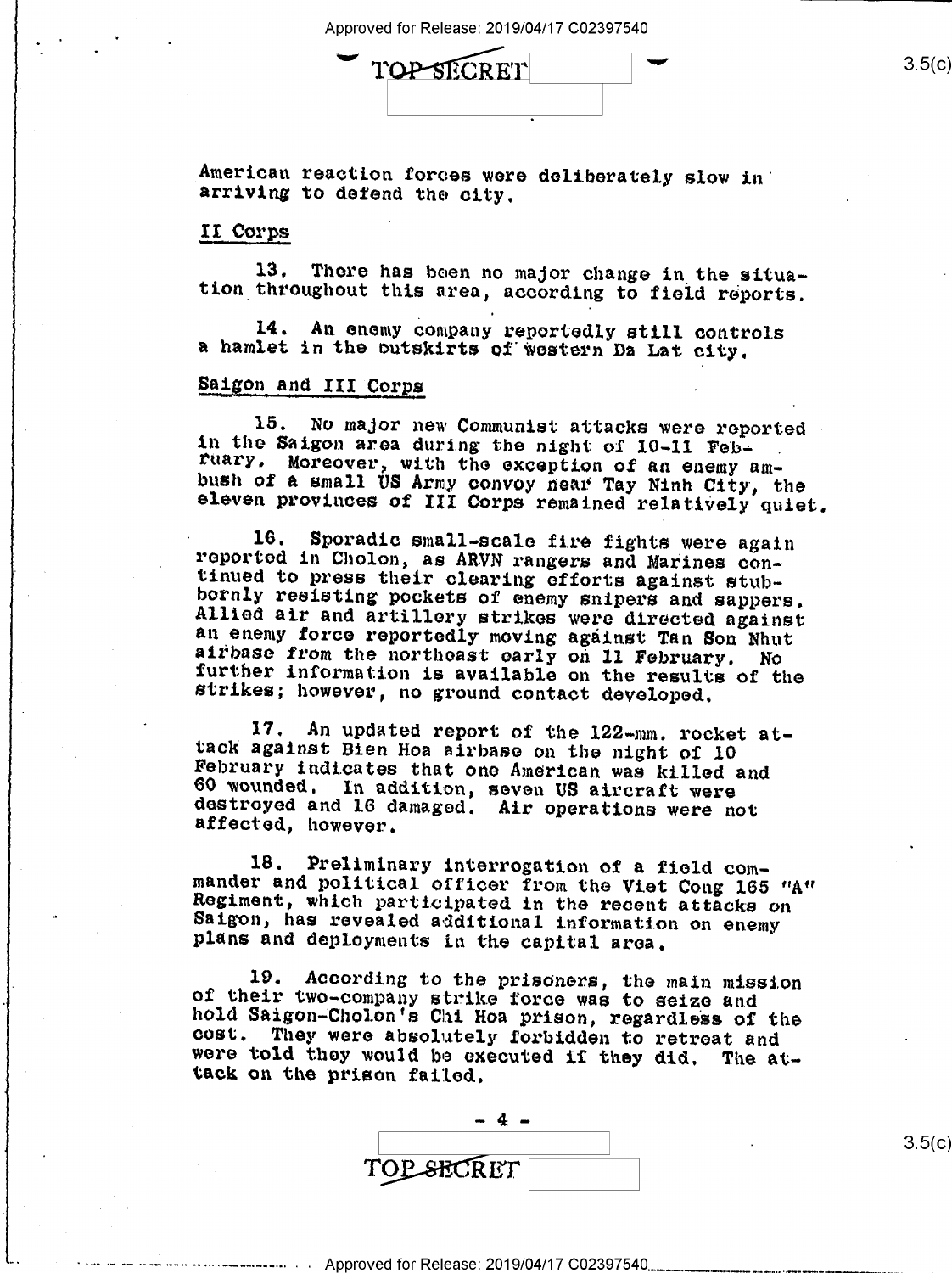"' TOPSBERET

20. The general plan of the attacks on Saigon, according to the prisoners, called for infantry units to seize and hold target areas preparatory to the commitment of artillery units.

21. The field commander maintained that a total<br>of 30 battalions were in or near Saigon, with one to<br>two divisions in reserve and artillery units "to come<br>later." The political officer claimed that there were<br>some 25 batta and 9" were reserve forces to provide support.

22. 22. 22. 1ndicate Viet<br>Cong intentions to launch "large-scale attacks" against Indicate Viet<br>
Saigon sometime between 9 and 13 February. The objec-<br>
tives of these attacks allegedly includes the blocking<br>
of supply routes into Saigon, and the occupation of<br>
Saigon's 6th, 7th, and 8th Precincts where

23. Major elements of the Viet Cong 5th and 9th<br>Light Infantry Divisions and the NVA 7th Division con-<br>tinue to be located within striking distance of the capital,

p I are believed to be located east of Bien Hoa, with a<br>third regiment to the north. Two regiments of the 9th<br>Division are reportedly located just north of Saigon,<br>with a third deployed in the vicinity of Thu Duc.<br>While at lea

24. Meanwhile, the 7th Division with nine combat<br>effective battalions in three NVA regiments continues<br>to consolidate its position in Binh Duong Province,<br>north of Saigon. The mission of this division, as re-<br>flected in bo

 $5-$ TOP SEGRET

Approved for Release: 2019/04/17 C02397540

3.3(h)(2)

 $3.5(c)$ 

 $3.3(h)(2)$ 

3.5(c)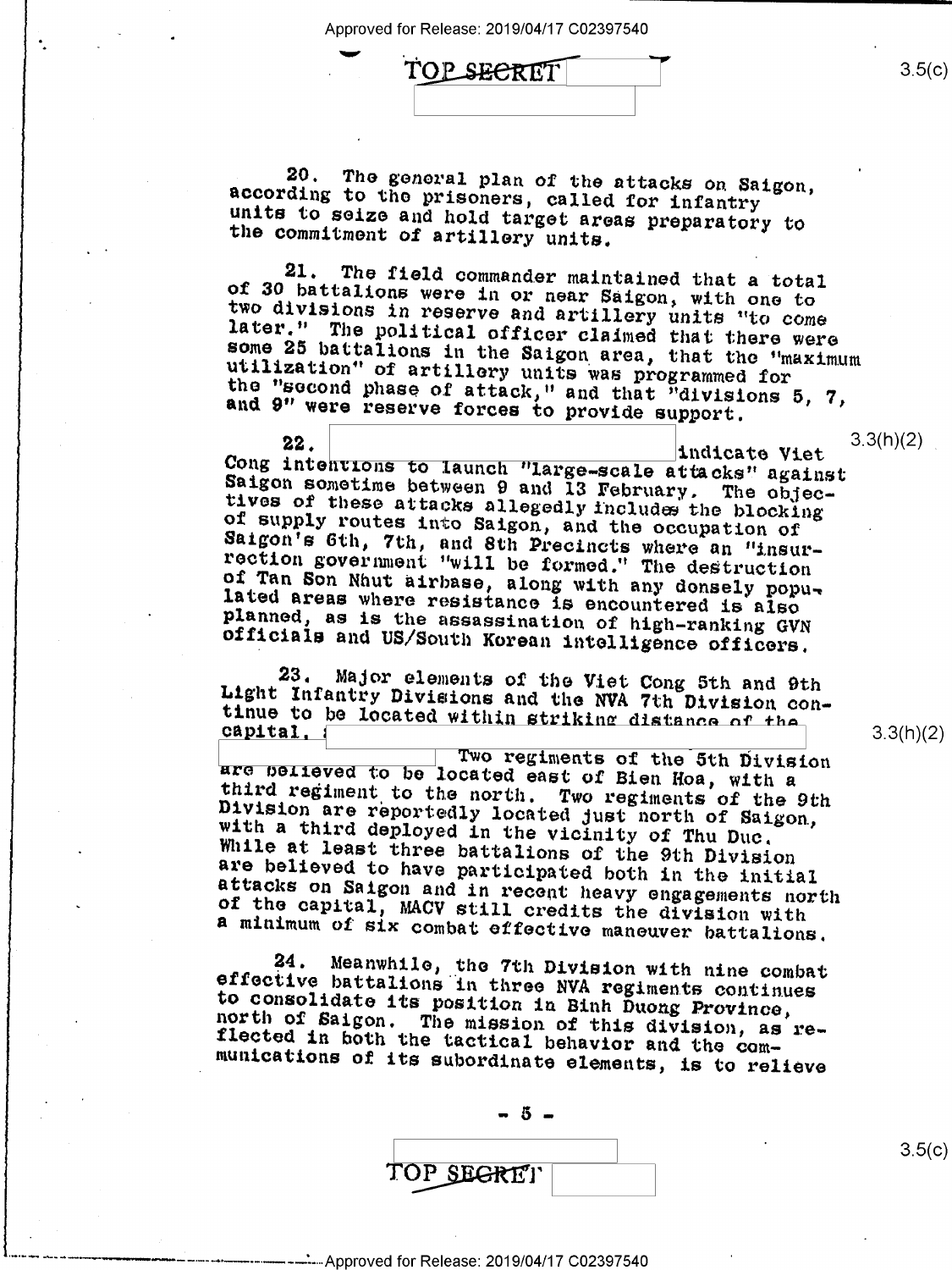| ∽ | TOP SECRET |  | 3.5(c) |
|---|------------|--|--------|
|   |            |  |        |

pressure on enemy units already commited to the Saigon campaign by containing allied reaction forces to static defense of their base areas in Binh Duong Province.

#### IV Corgs

the Delta during the past few days has emphasized con-<br>tinued attacks by fire against provincial and district<br>towns, interspersed with ground asaaults against lightly<br>defended rural outbosts. 25. The overall trend of Communist actions in

26. While the overall intensity of the coordinated<br>ground attacks against urban centers has declined sharply,<br>the majority of Viet Cong troop units in IV Corps re-<br>main deployed in close proximity to heavily populated<br>area

27. Elements of the Viet Cong force which attacked<br>Bac Lieu City yesterday remain entrenched within the<br>provincial capital. Five South Vietnamese were killed<br>and 28 wounded during the initial seven-hour assault.<br>Some of th

28. Rach Gia, the capital of Kien Giang Province,<br>came under B-40 rocket attack during the early morning<br>hours of 11 February. The 30-minute bombardment resulted<br>in 19 friendly casualties and total destruction to<br>the CORDS

29. An estimated 500-man Viet Cong force has<br>reportedly surrounded Cao Lanh, the capital of Kien<br>Phong Province. This strike force, supported by some<br>400 laborers, has constructed bunker complexes 1,000<br>to 1,500 meters fro

 $-6 -$ 

TOPSBERET

 $3.5(c)$ 

## ( )<br>4. Approved for Release: 2019/04/17 C02397540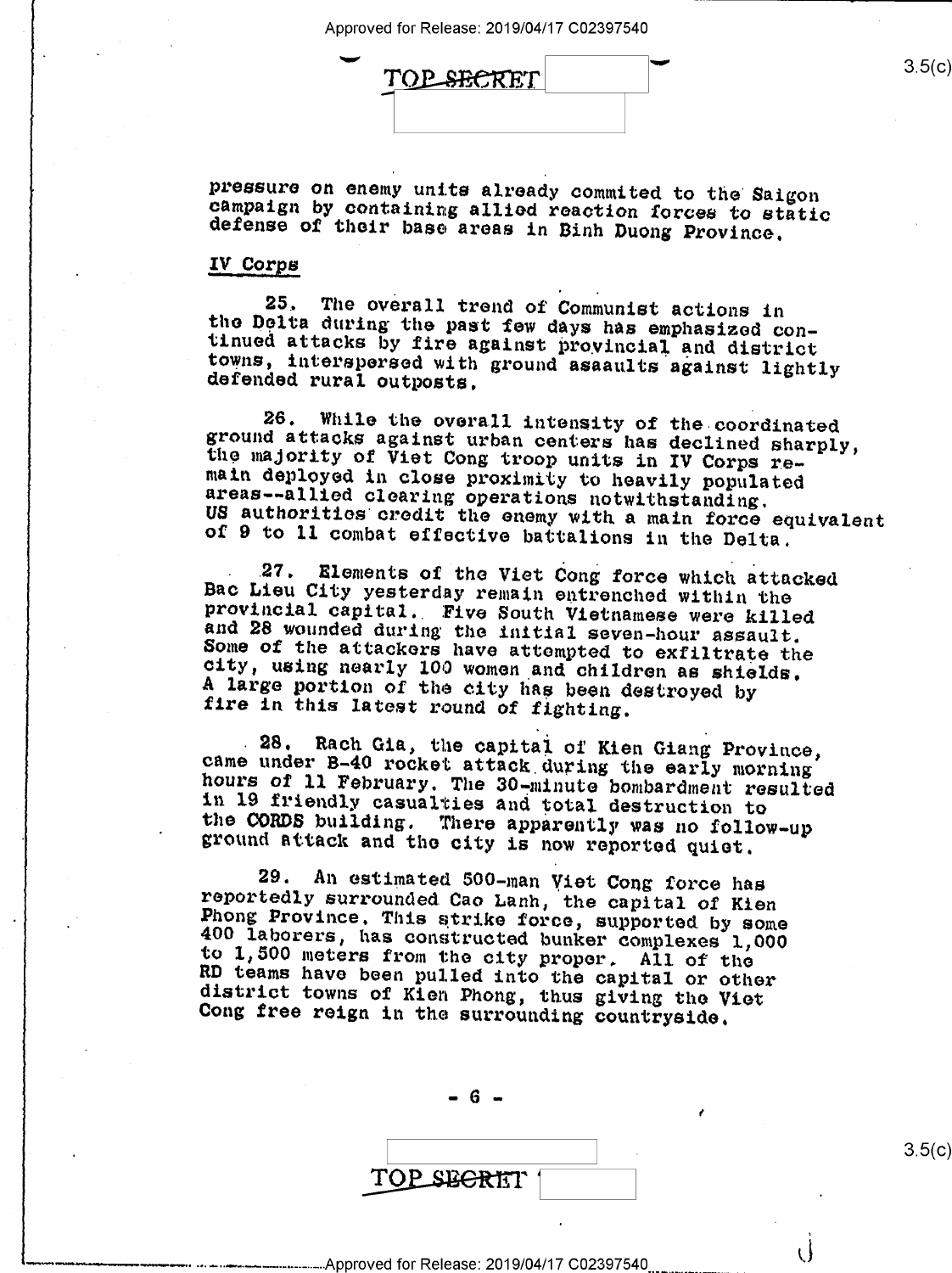TOP'SECRET 3.5(c)

'I

۰.

30. The populace of Cao Lanh seems indifferent<br>and probably will remain so, and probably will remain so,  $\frac{1}{2}$  and  $\frac{1}{2}$   $\frac{1}{2}$   $\frac{1}{2}$   $\frac{1}{2}$   $\frac{1}{2}$   $\frac{1}{2}$   $\frac{1}{2}$   $\frac{1}{2}$   $\frac{1}{2}$   $\frac{1}{2}$   $\frac{1}{2}$   $\frac{1}{2}$   $\frac{1}{2}$   $\frac{1}{2}$   $\frac{1}{2}$   $\frac{1}{2}$   $\frac{1}{2}$   $\frac{1}{2}$  $\frac{1}{\texttt{Attack}}$  attackis determined. attackis determined.

31. The unprecedented relocation of a major Viet Cong command authority--Headquarters, Military Region (MR) 3--into Phong Dinh Province has probably sharply increased the enemy threat to provincial and district towns in that area.

 $32.$  On 8 February,  $\frac{1}{2}$   $\frac{3}{2}$   $\frac{3}{2}$   $\frac{3}{2}$   $\frac{3}{2}$   $\frac{3}{2}$   $\frac{3}{2}$   $\frac{3}{2}$   $\frac{3}{2}$ this command authority in southern Phong Dlnh Province, marking the first time since July 1963 that Headquarters, **3** MR 3 had been identified outside its normal operating  $\frac{1}{2}$ area--some 50 miles to the southwest. The relocation of this headquarters into Phong Dinh Province, coupled with the recent identification of three Viet Cong main force battalions in the immediate area of Can Tho, may portend renewed enemy offensive activity in and around the provincial capital.

North Vietnamese Air Developments

37. The North Vietnamese are apparently taking pains to ensure that their three IL-28 Jet bombers are not struck by US bombing raids. Two days ago, the

 $7 -$ 

TOP SECRET

 $3.5(c)$ 

3.3(h)(2)

Approved for Release: 2019/04/17 C02397540 --